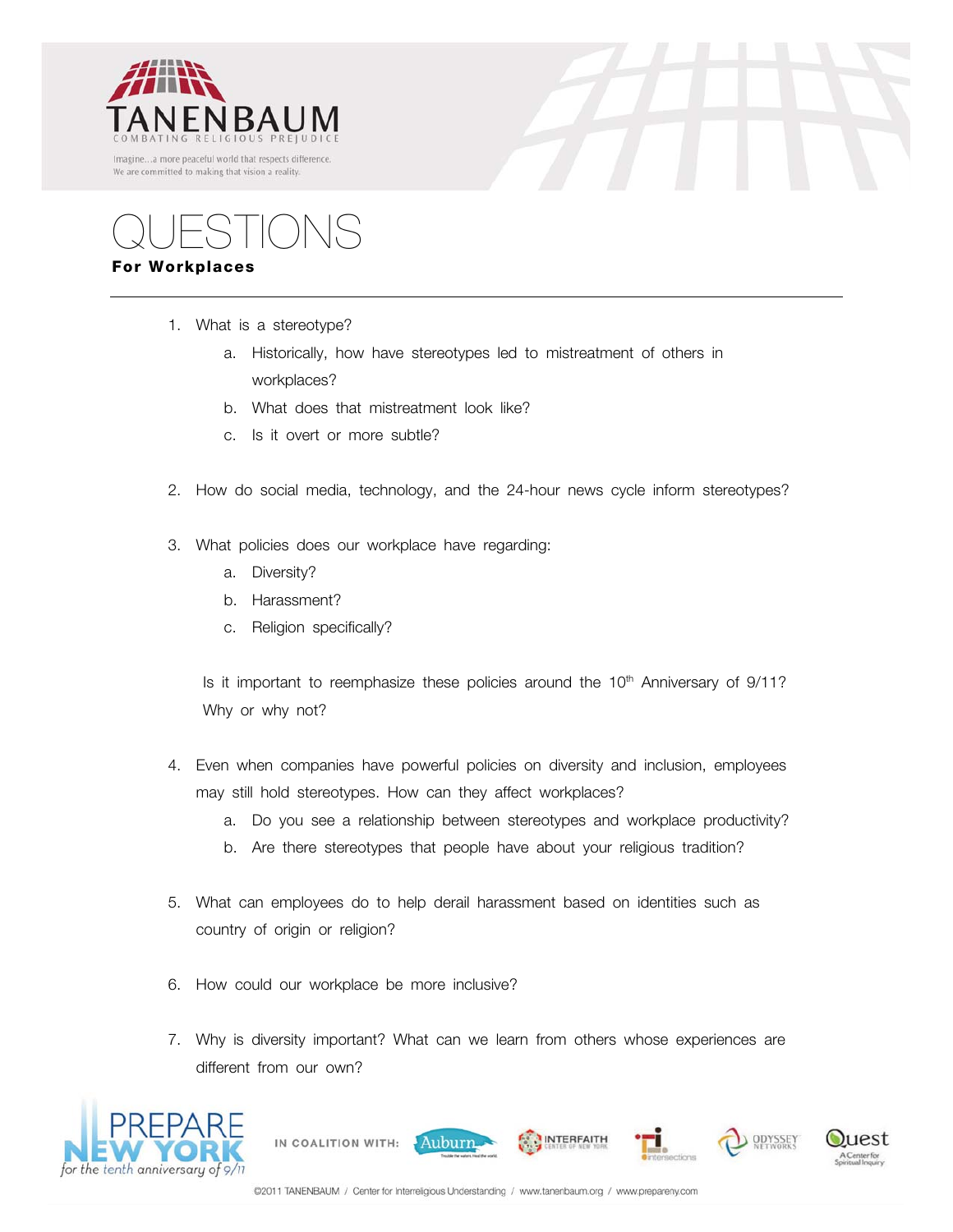- 8. How can we respectfully ask others about their diverse religious and/or cultural backgrounds? What can we learn from this type of interaction?
- 9. How could learning about our differences, including our religious and cultural differences, improve our workplace, and our customer/client relations?
- 10. There is a great deal of information about Muslims in the public square.
	- a. When we look at the facts, what is surprising?
	- b. How do you respond to the demographical data about Muslims in the United States?
	- c. How do the experiences of Muslims in the United States compare to the experiences of other religious and/or immigrant groups in the United States, both historically and presently?
	- d. What can we learn from the cycles or patterns that seem to recur over time? What can we do to break the cycles?
	- e. What are the similarities across religious or non-religious traditions? What informs perceptions of Muslims in the United States? What can be done to change inaccurate perceptions?
- 11. Who is targeted in the United States?
	- a. When looking at the history of opposition to places of worship and religious practices in the United States, what strikes you?
	- b. Are there / what are the similarities and differences between what happened near Ground Zero with Park51 and what happened with other communities throughout U.S. history who opposed the building of houses of worship and religious practices?
- 12. Given the media focus on Islam, Muslims and the upcoming  $10<sup>th</sup>$  Anniversary of  $9/11$ , in what ways have Muslims become the "target of the hour"?
	- a. What is the difference between Islamophobia and anti-Muslim Sentiment?
- 13. Although the proposed Park51 Community Center is located in lower Manhattan, the controversy surrounding it swept across the nation and globe.
	- a. Is this a local issue, a national issue or a global issue?
	- b. What do you think the broader long-term impact and implication of this issue is/will be for global companies?
	- c. What impact, if any, do you see on our industry?